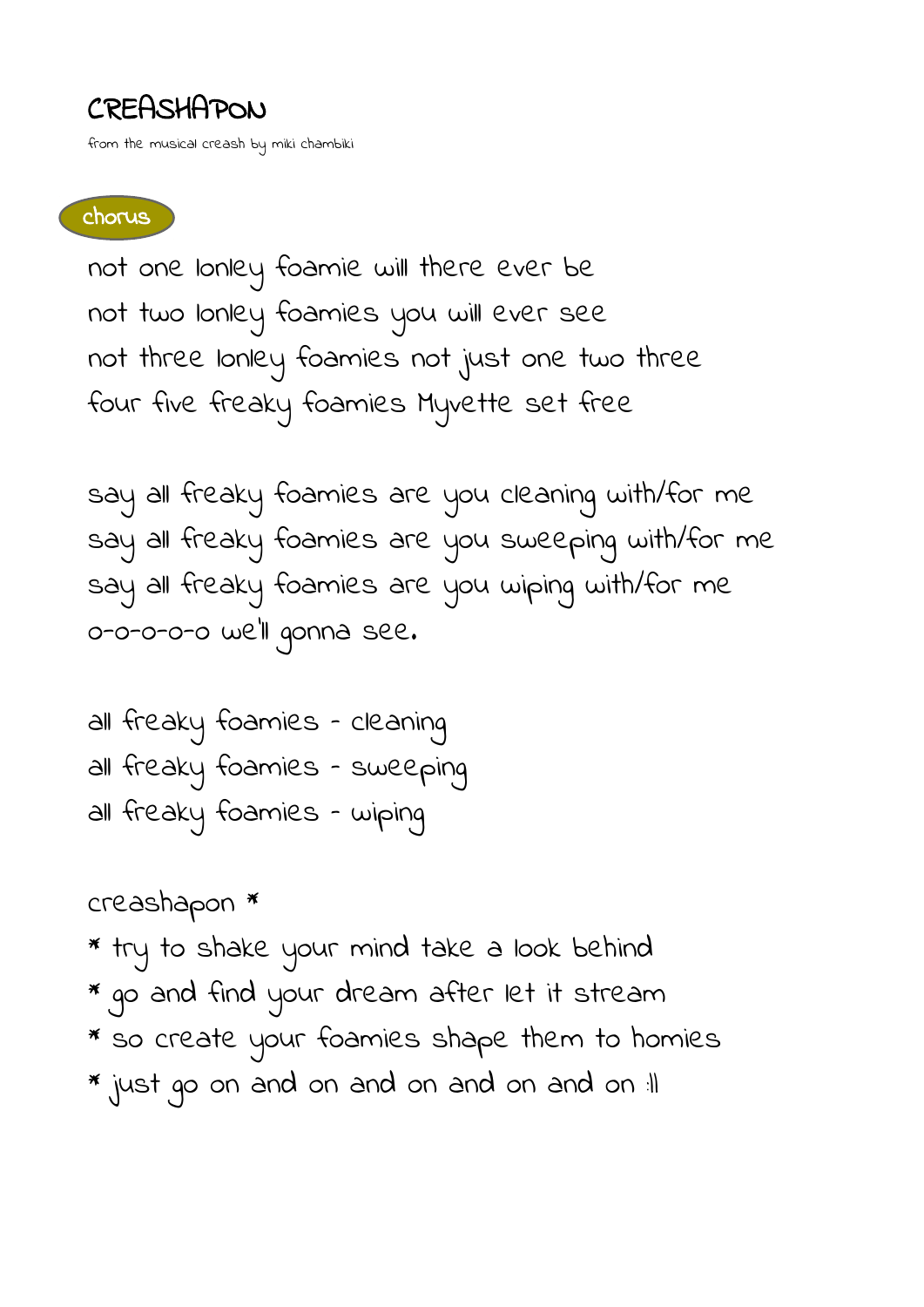Vers 1

One glace over the rim and you see what ever has been is too small, too tiny, too slim so you just don't wanna stay in

> no, you don't wanna stay in no no no longer stay in this tub is too tiny, too slim for sure you don't wanna stay in

The second glace and the doubts come through is the - how will  $1 - or - how can 1 do?$ Cause you feel like you'd stick in glue not anyone got helping hints for you.

> Uh, you stick in glue you feel like you'd stick in glue no helping hints for you and you stick, stick, stick in glue

FOAMIES, WIPE THESE MINDS